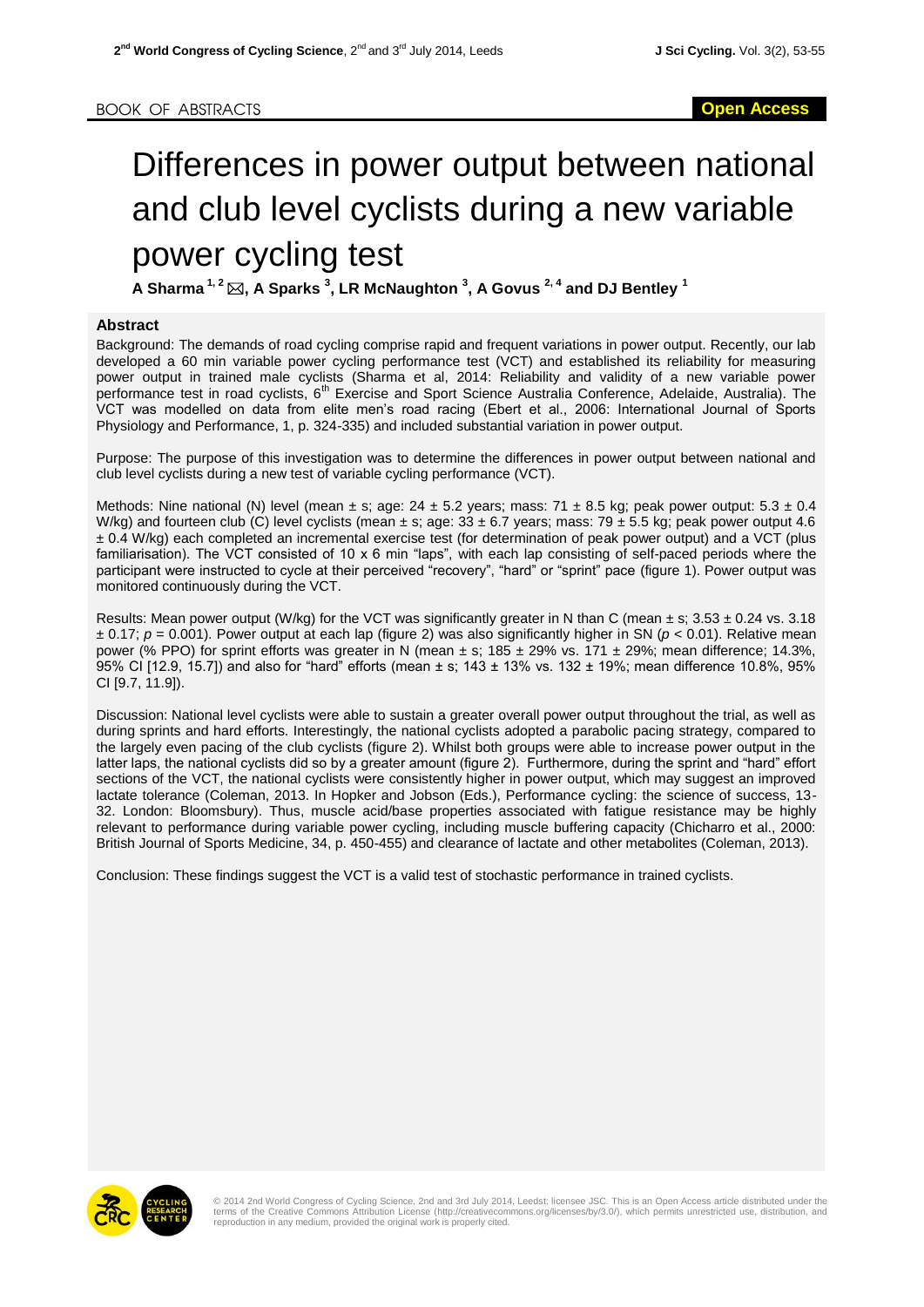**Figures:**



*Figure 1. Schematic representation of the Variable Cycle Test (top) and example power output trace of a lap (bottom). Sprints were*  performed out of the saddle, with the remaining sections performed in the saddle. "Recovery" sections were open ended with *participants instructed to perform an unloaded "spin".*